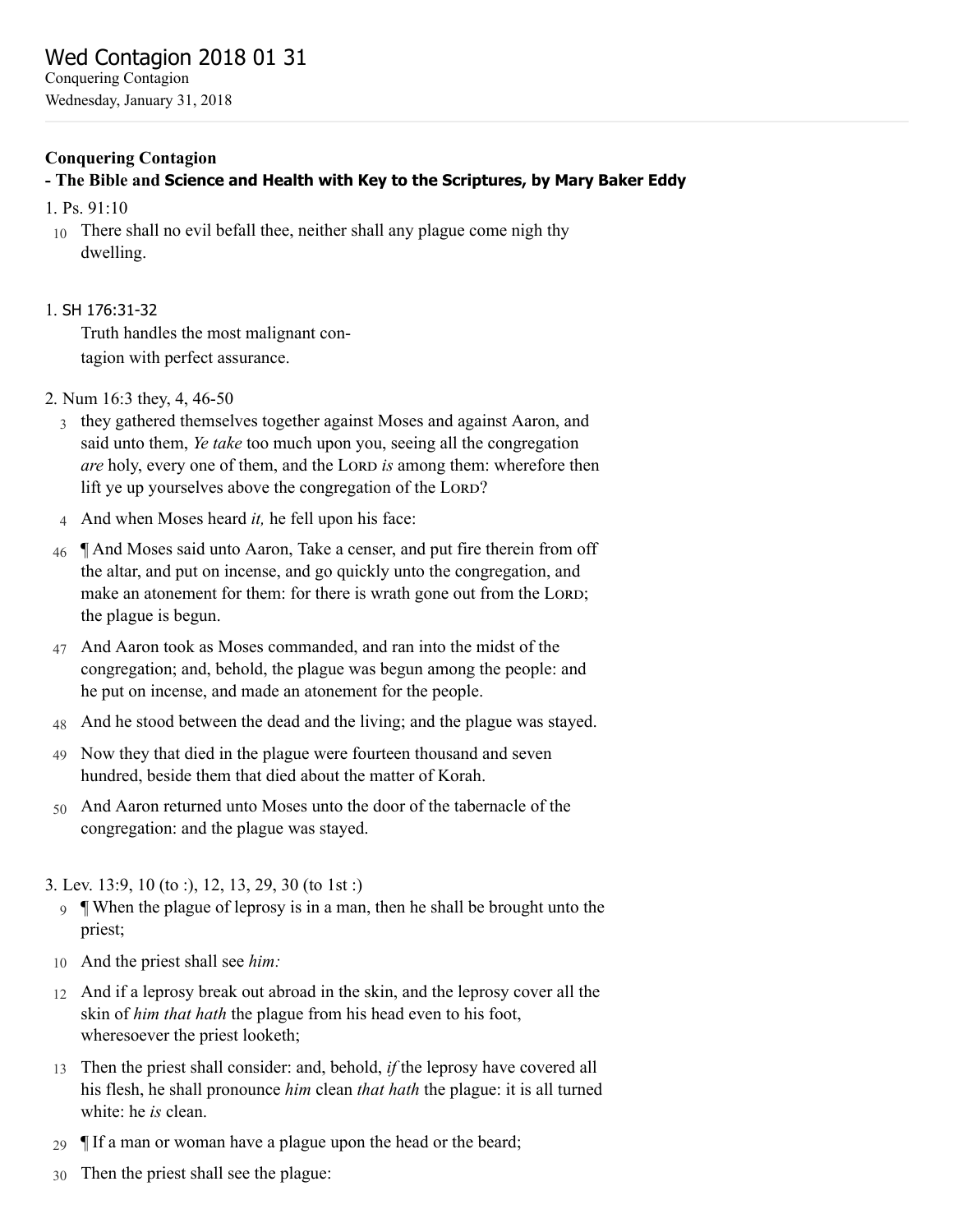# 4. Luke [5:12-15](http://www.concordworks.com/citation/Luke%205:12-15)

- 12  $\parallel$  And it came to pass, when he was in a certain city, behold a man full of leprosy: who seeing Jesus fell on *his* face, and besought him, saying, Lord, if thou wilt, thou canst make me clean.
- 13 And he put forth *his* hand, and touched him, saying, I will: be thou clean. And immediately the leprosy departed from him.
- 14 And he charged him to tell no man: but go, and shew thyself to the priest, and offer for thy cleansing, according as Moses commanded, for a testimony unto them.
- 15 But so much the more went there a fame abroad of him: and great multitudes came together to hear, and to be healed by him of their infirmities.

# 5. Luke [17:11-19](http://www.concordworks.com/citation/Luke%2017:11-19)

- 11 ¶ And it came to pass, as he went to Jerusalem, that he passed through the midst of Samaria and Galilee.
- 12 And as he entered into a certain village, there met him ten men that were lepers, which stood afar off:
- 13 And they lifted up *their* voices, and said, Jesus, Master, have mercy on us.
- 14 And when he saw *them,* he said unto them, Go shew yourselves unto the priests. And it came to pass, that, as they went, they were cleansed.
- 15 And one of them, when he saw that he was healed, turned back, and with a loud voice glorified God,
- 16 And fell down on *his* face at his feet, giving him thanks: and he was a Samaritan.
- 17 And Jesus answering said, Were there not ten cleansed? but where *are* the nine?
- 18 There are not found that returned to give glory to God, save this stranger.
- 19 And he said unto him, Arise, go thy way: thy faith hath made thee whole.

# 6. Mark [3:7-11](http://www.concordworks.com/citation/Mark%203:7-11%20Jesus) Jesus

- 7 Jesus withdrew himself with his disciples to the sea: and a great multitude from Galilee followed him, and from Judæa,
- 8 And from Jerusalem, and from Idumæa, and *from* beyond Jordan; and they about Tyre and Sidon, a great multitude, when they had heard what great things he did, came unto him.
- 9 And he spake to his disciples, that a small ship should wait on him because of the multitude, lest they should throng him.
- 10 For he had healed many; insomuch that they pressed upon him for to touch him, as many as had plagues.
- 11 And unclean spirits, when they saw him, fell down before him, and cried, saying, Thou art the Son of God.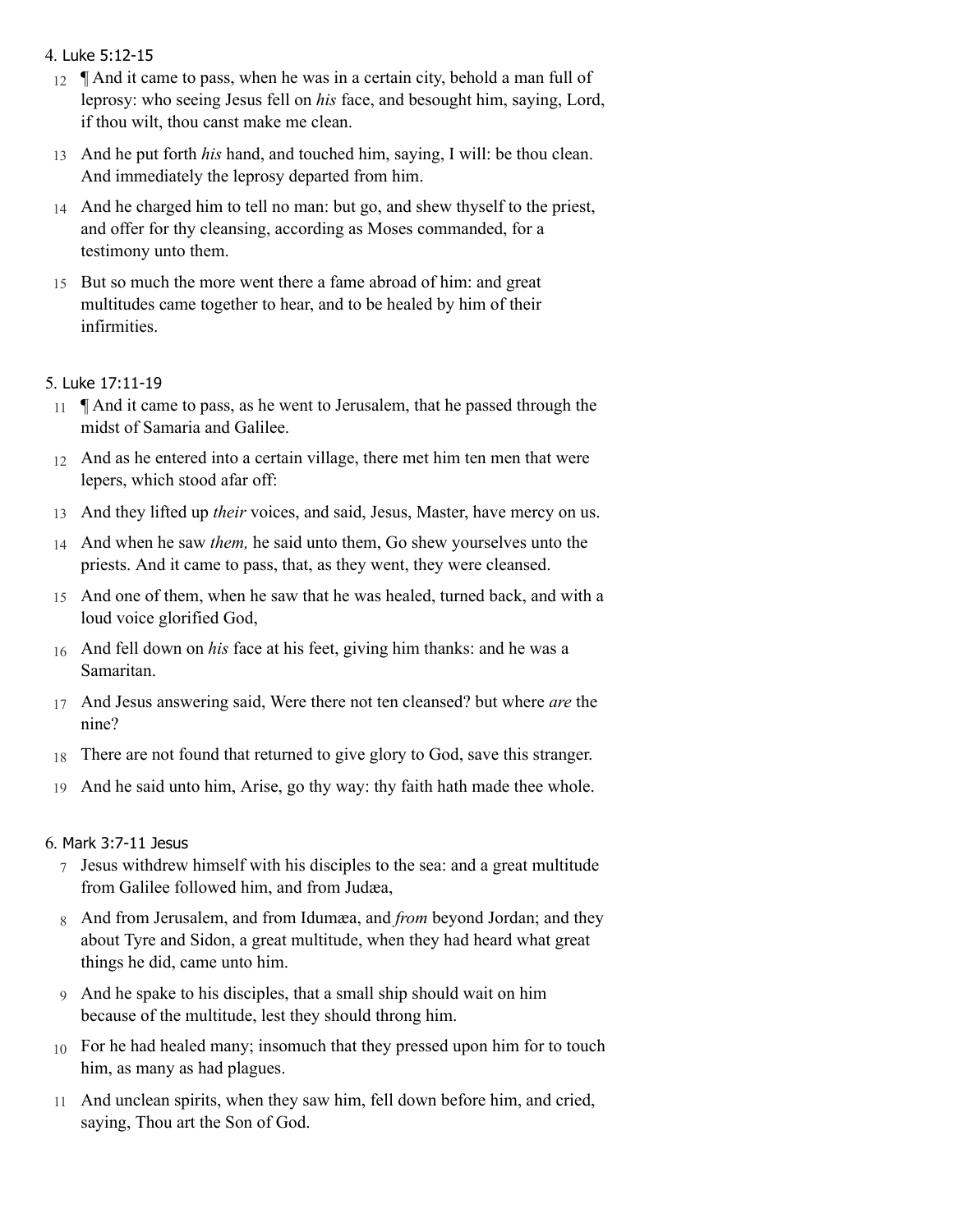# 7. Mark [7:1-3,](http://www.concordworks.com/citation/Mark%207:1-3,%205-8,%2015,%2016,%2020-23) 5-8, 15, 16, 20-23

- 1 THEN came together unto him the Pharisees, and certain of the scribes, which came from Jerusalem.
- 2 And when they saw some of his disciples eat bread with defiled, that is to say, with unwashen, hands, they found fault.
- 3 For the Pharisees, and all the Jews, except they wash *their* hands oft, eat not, holding the tradition of the elders.
- 5 Then the Pharisees and scribes asked him, Why walk not thy disciples according to the tradition of the elders, but eat bread with unwashen hands?
- 6 He answered and said unto them, Well hath Esaias prophesied of you hypocrites, as it is written, This people honoureth me with *their* lips, but their heart is far from me.
- 7 Howbeit in vain do they worship me, teaching *for* doctrines the commandments of men.
- 8 For laying aside the commandment of God, ye hold the tradition of men, *as* the washing of pots and cups: and many other such like things ye do.
- 15 There is nothing from without a man, that entering into him can defile him: but the things which come out of him, those are they that defile the man.
- 16 If any man have ears to hear, let him hear.
- 20 And he said, That which cometh out of the man, that defileth the man.
- 21 For from within, out of the heart of men, proceed evil thoughts, adulteries, fornications, murders,
- 22 Thefts, covetousness, wickedness, deceit, lasciviousness, an evil eye, blasphemy, pride, foolishness:
- 23 All these evil things come from within, and defile the man.

## 8. [Matt. 8:14, 15](http://www.concordworks.com/citation/Matt.%208:14,%2015)

- 14 ¶ And when Jesus was come into Peter's house, he saw his wife's mother laid, and sick of a fever.
- 15 And he touched her hand, and the fever left her: and she arose, and ministered unto them.

## 9. [Ps. 106:30 so](http://www.concordworks.com/citation/Ps.%20106:30%20so)

30 *so* the plague was stayed.

# 10. [Ps. 91:11-16](http://www.concordworks.com/citation/Ps.%2091:11-16)

- 11 For he shall give his angels charge over thee, to keep thee in all thy ways.
- 12 They shall bear thee up in *their* hands, lest thou dash thy foot against a stone.
- 13 Thou shalt tread upon the lion and adder: the young lion and the dragon shalt thou trample under feet.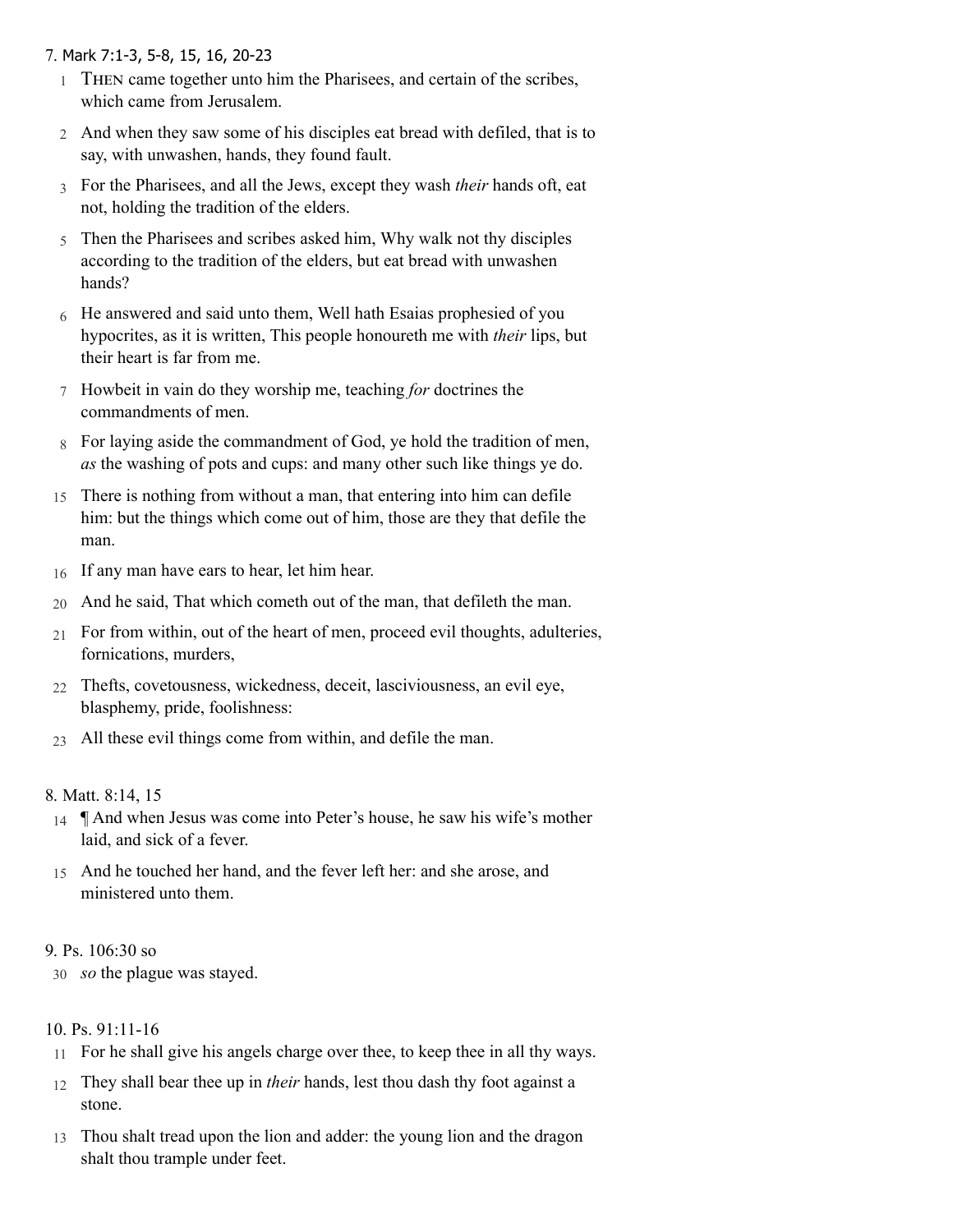- 14 Because he hath set his love upon me, therefore will I deliver him: I will set him on high, because he hath known my name.
- 15 He shall call upon me, and I will answer him: I *will be* with him in trouble; I will deliver him, and honour him.
- 16 With long life will I satisfy him, and shew him my salvation.

## 11. Num. [6:24-26](http://www.concordworks.com/citation/Num.%206:24-26)

- 24 The LORD bless thee, and keep thee:
- 25 The LORD make his face shine upon thee, and be gracious unto thee:
- 26 The LORD lift up his countenance upon thee, and give thee peace.

## 2. [SH 220:16-21](http://www.concordworks.com/citation/SH%20220:16-21)

Colds, coughs, and contagion are engendered solely by human theories.

- Mortal mind produces its own phenomena, and then charges them to something else, — like a kitten glancing into the mirror at itself and thinking 18
- it sees another kitten. 21

## 3. [SH 196:25-30](http://www.concordworks.com/citation/SH%20196:25-30)

 Many a hopeless case of disease is induced by a single *post mortem* examination, — not from infection nor from

- contact with material virus, but from the fear of the disease and from the image brought before the mind; it is a mental state, which is afterwards outlined on the 27
- body. 30

## 4. [SH 375:6-8](http://www.concordworks.com/citation/SH%20375:6-8)

 Chills and heat are often the form in which fever mani‐ fests itself. Change the mental state, and the chills and fever disappear. 6

## 5. [SH 384:3-6, 16-18 \(np\)](http://www.concordworks.com/citation/SH%20384:3-6,%2016-18%20(np))

- We should relieve our minds from the depressing thought that we have transgressed a material law and must of necessity pay the penalty. Let us reassure 3
- ourselves with the law of Love. If exposure to a draught of air while in a state of perspiration is followed by chills, dry cough, influenza, 6
- congestive symptoms in the lungs, or hints of inflammatory rheumatism, your Mind-remedy is safe and sure. If you are a Christian Scientist, such 18
- symptoms are not apt to follow exposure; but if you believe in laws of matter and their fatal effects when transgressed, you are not fit to conduct your own case or 21
- to destroy the bad effects of your belief. When the fear 24

The reflex phenomena

Science *versus* hypnotism

Corporeal penalties

Not matter, but Mind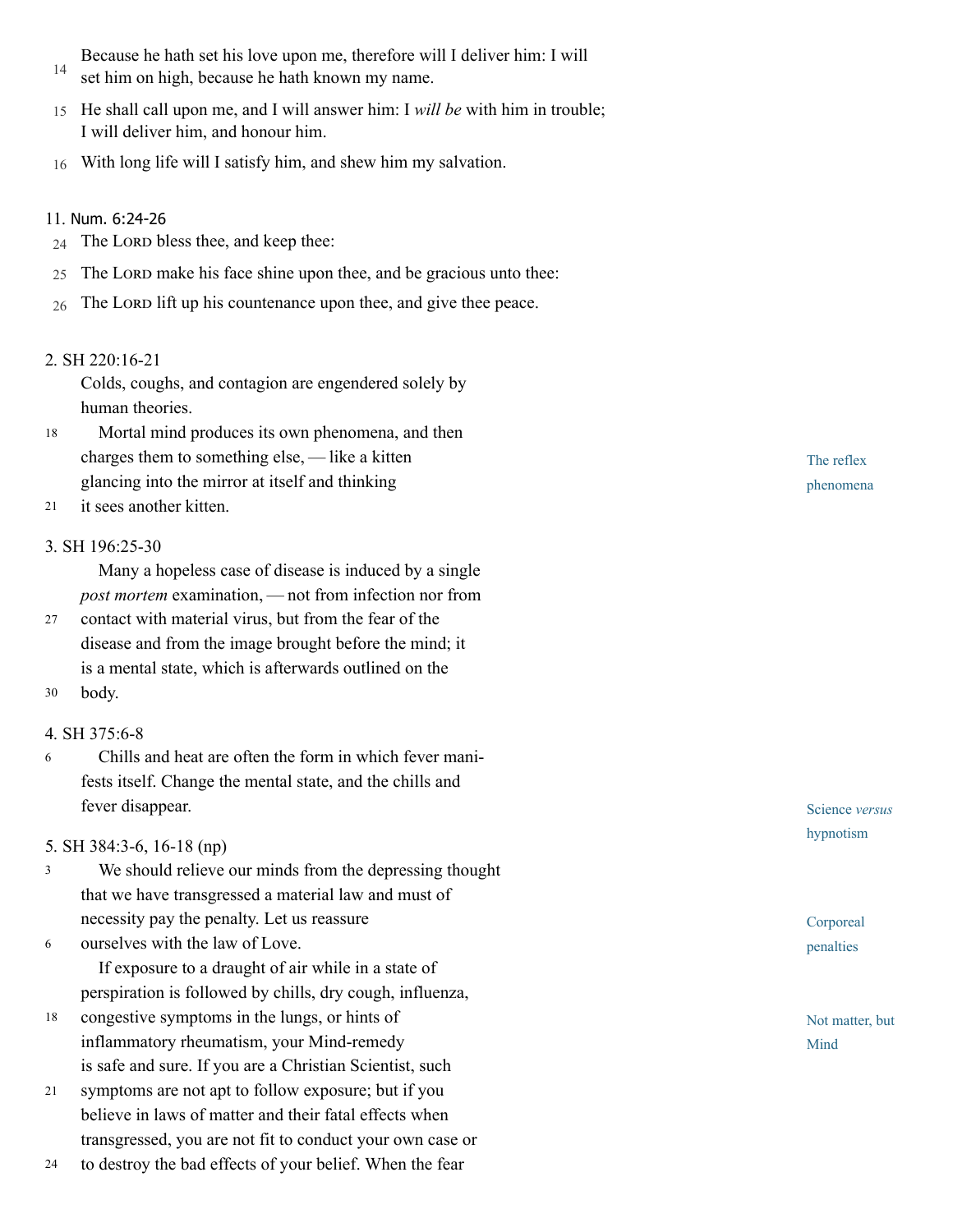subsides and the conviction abides that you have broken no law, neither rheumatism, consumption, nor any other

- disease will ever result from exposure to the weather. In Science this is an established fact which all the evidence before the senses can never overrule. 2 7
- Sickness, sin, and death must at length quail before the divine rights of intelligence, and then the power of Mind over the entire functions and organs of the 3 0
- 385:1 human system will be acknowledged. It is proverbial that Florence Nightingale and other philanthropists en ‐
- gaged in humane labors have been able to  $\mathfrak{Z}$ undergo without sinking fatigues and expo ‐ sures which ordinary people could not endure. The ex ‐
- 3<br>6<br>9<br>1 planation lies in the support which they derived from  $\sqrt{6}$ the divine law, rising above the human. The spiritual demand, quelling the material, supplies energy and en ‐
- durance surpassing all other aids, and forestalls the 9 penalty which our beliefs would attach to our best deeds. Let us remember that the eternal law of right,
- though it can never annul the law which makes sin its own executioner, exempts man from all penalties but those due for wrong-doing. 12
- Constant toil, deprivations, exposures, and all untow ‐ ard conditions, *if without sin,* can be experienced with ‐ out suffering. Whatever it is your duty to do, 1 5
- you can do without harm to yourself. 1 8

#### 6. [SH 153:25-155:8](http://www.concordworks.com/citation/SH%20153:25-155:8)

We weep because others weep, we yawn because they yawn, and we have smallpox because others have it; but

- mortal mind, not matter, contains and carries the infection. When this mental contagion is understood, we shall be more careful of our mental con ‐ 2 7
- ditions, and we shall avoid loquacious tattling about disease, as we would avoid advocating crime. Neither sympathy nor society should ever tempt us to cherish 3 0
- 154:1 error in any form, and certainly we should not be error's advocate.
- Disease arises, like other mental conditions, from as ‐  $\mathfrak{Z}$ sociation. Since it is a law of mortal mind that certain diseases should be regarded as contagious, this law ob ‐
- 3<br>6<br>9 tains credit through association, — calling up the fear that 6 creates the image of disease and its consequent manifes ‐ tation in the body.
- 9 This fact in metaphysics is illustrated by the following incident: A man was made to believe that he occupied a bed where a cholera patient had died. Imme ‐

Benefit of philanthropy

Honest toil has no penalty

Source of contagion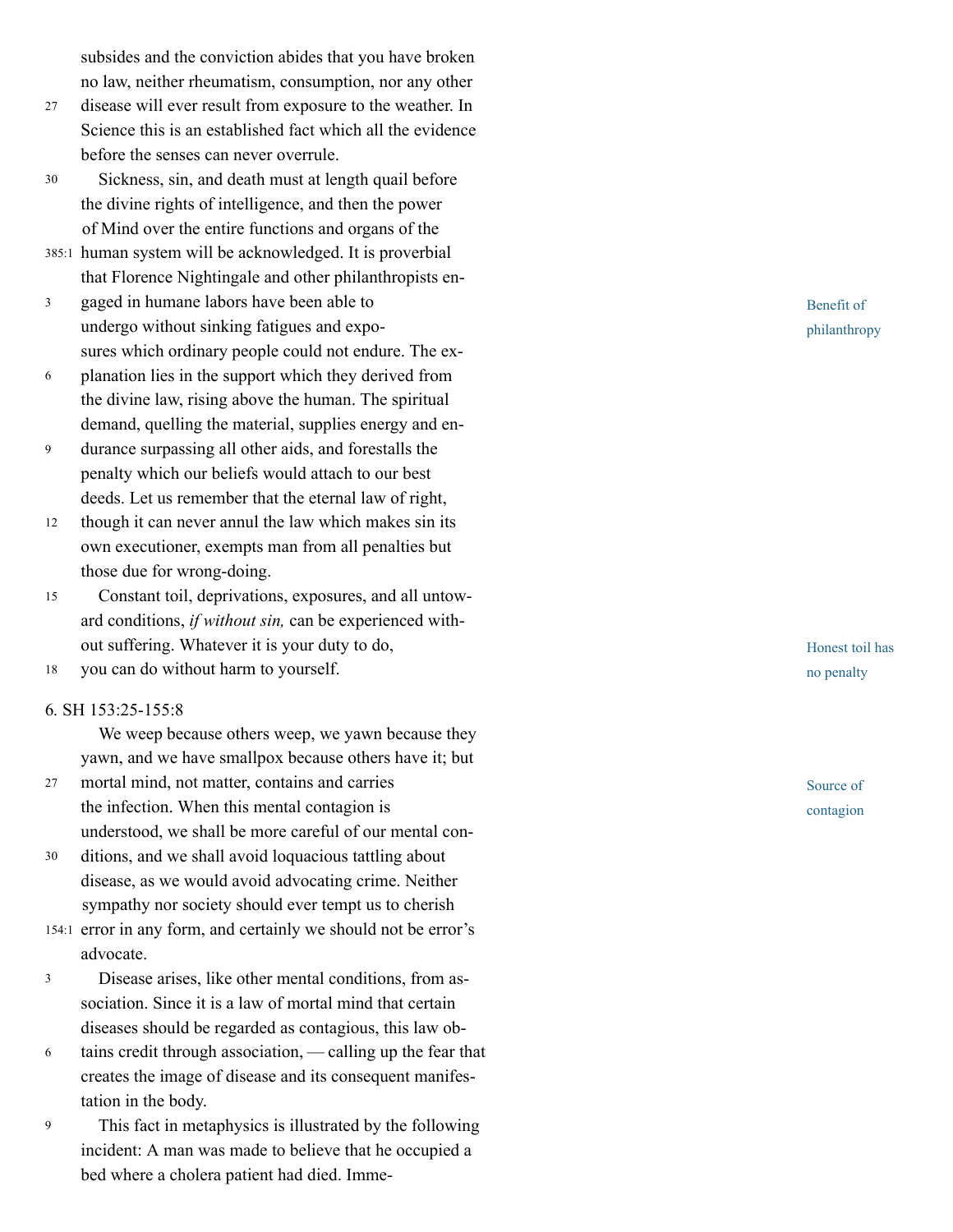- diately the symptoms of this disease appeared, and the man died. The fact was, that he had not caught the cholera by material contact, because no cholera patient 1 2
- had been in that bed. If a child is exposed to contagion or infection, the mother is frightened and says, "My child will be sick." 1 5
- The law of mortal mind and her own fears gov ‐ ern her child more than the child's mind gov ‐ erns itself, and they produce the very results which might 1 8
- have been prevented through the opposite understanding. Then it is believed that exposure to the contagion wrought the mischief. 2 1
- That mother is not a Christian Scientist, and her affec ‐ tions need better guidance, who says to her child: "You look sick," "You look tired," "You need rest," or "You 2 4
- need medicine." 2 7

 Such a mother runs to her little one, who thinks she has hurt her face by falling on the carpet, and says, moaning

- more childishly than her child, "Mamma knows you are hurt." The better and more successful method for any mother to adopt is to say: "Oh, never mind! You're not 3 0
- 155:1 hurt, so don't think you are." Presently the child forgets all about the accident, and is at play.
- When the sick recover by the use of drugs, it is the law  $\mathfrak{Z}$ 3<br>6 of a general belief, culminating in individual faith, which heals; and according to this faith will the effect
- be. Even when you take away the individual  $\sqrt{6}$ confidence in the drug, you have not yet divorced the drug from the general faith.

## 7. [SH 175:26](http://www.concordworks.com/citation/SH%20175:26)

Damp atmosphere and freezing snow empurpled the

- plump cheeks of our ancestors, but they never indulged in the refinement of inflamed bronchial tubes. They were as innocent as Adam, before he ate 2 7
- the fruit of false knowledge, of the existence of tubercles and troches, lungs and lozenges. 3 0

# 8. [SH 279:22](http://www.concordworks.com/citation/SH%20279:22)

 Every system of human philosophy, doctrine, and medicine is more or less infected with the pantheistic

- belief that there is mind in matter; but this belief contradicts alike revelation and right reasoning. A logical and scientific conclusion is reached 2 4
- only through the knowledge that there are not two bases of being, matter and mind, but one alone, — Mind. 2 7

Imaginary cholera

Children' s ailments

Drug-power mental

Pulmonary misbeliefs

Pantheistic tendencies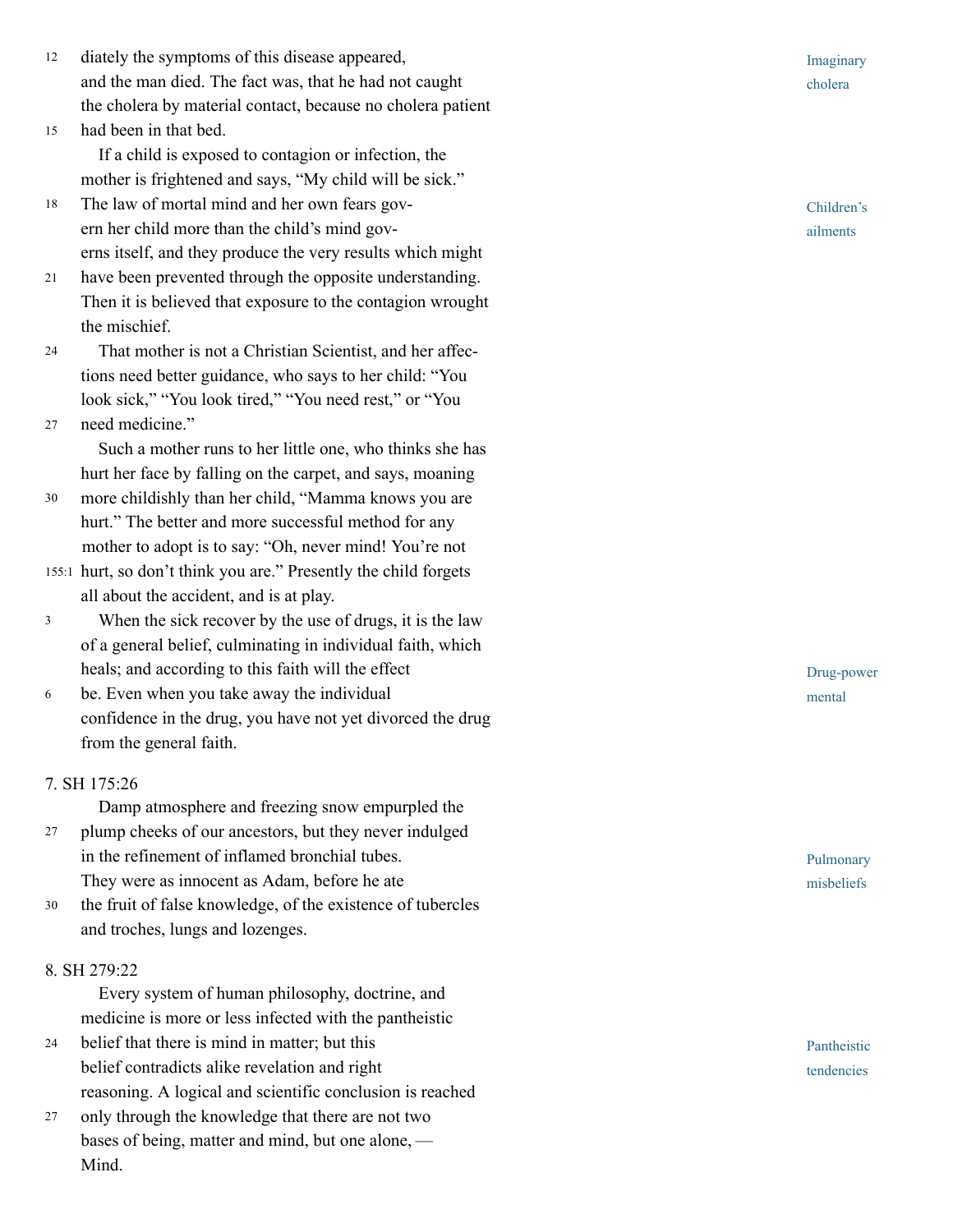#### 9. SH [392:24-18](http://www.concordworks.com/citation/SH%20392:24-18)

- Reverse the case. Stand porter at the door of thought. Admitting only such conclusions as you wish realized in bodily results, you will control yourself har‐ 24
- moniously. When the condition is present which you say induces disease, whether it be air, exercise, heredity, contagion, or accident, then perform your office 27
- as porter and shut out these unhealthy thoughts and fears. Exclude from mortal mind the offending errors; then the body cannot suffer from them. The issues of pain or 30
- pleasure must come through mind, and like a watchman 393:1 forsaking his post, we admit the intruding belief, forget‐
- ting that through divine help we can forbid this entrance. The body seems to be self-acting, only because mortal mind is ignorant of itself, of its own actions, and of their 3
- results, — ignorant that the predisposing, re‐ mote, and exciting cause of all bad effects is a law of so-called mortal mind, not of matter. Mind is the 6
- master of the corporeal senses, and can conquer sickness, sin, and death. Exercise this God-given authority. Take possession of your body, and govern its feeling and action. 9
- Rise in the strength of Spirit to resist all that is unlike good. God has made man capable of this, and nothing can vitiate the ability and power divinely bestowed on 12
- man. 15

 Be firm in your understanding that the divine Mind governs, and that in Science man reflects God's govern‐

ment. 18

#### Stand

30

10. [SH 574:27](http://www.concordworks.com/citation/SH%20574:27)

The very

circumstance, which your suffering sense deems wrathful and afflictive, Love can make an angel entertained unawares. Then thought gently whispers:

- 575:1 "Come hither! Arise from your false consciousness into the true sense of Love, and behold the Lamb's
- wife, Love wedded to its own spiritual idea." Then cometh the marriage feast, for this revelation will de‐ stroy forever the physical plagues imposed by material 3
- sense. 6

- Hymns

[Hymn 389](http://www.concordworks.com/citation/Hymn%20389)

Hymn 389



The strength of Spirit

No pain in matter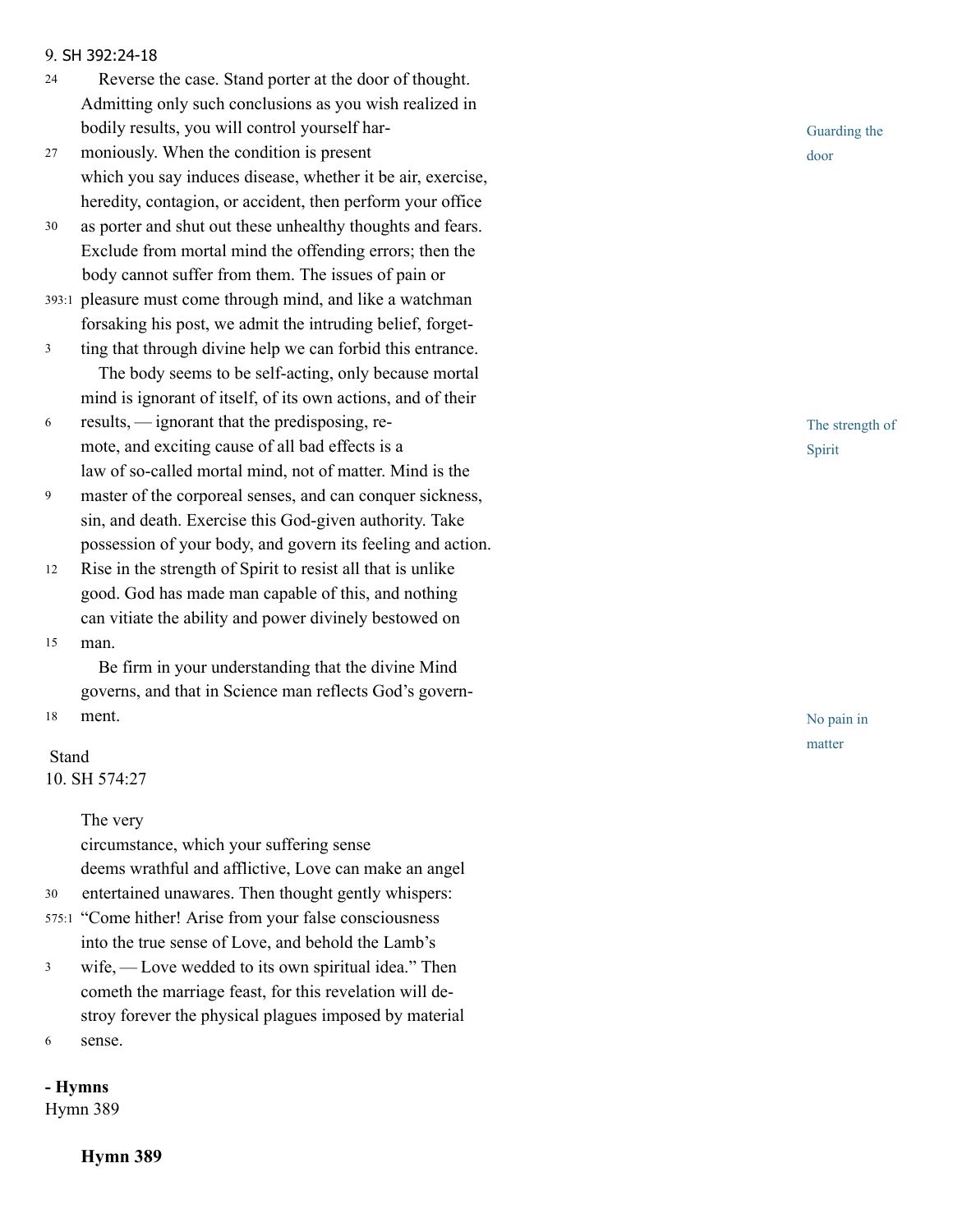(389) O CHRISTLICHE HERZEN PORTNERSCHES GESANGBUCH, 1831

While Thou, O my God, art my help and defender, No cares can o'erwhelm me, no terrors appall; The wiles and the snares of this world will but render More lively my hope in my God and my all.

Yes, Thou art my refuge in sorrow and danger; My strength, should I suffer; my hope, should I fall; My comfort and joy in this land of the stranger; My treasure, my glory, my God, and my all.

Hymn 594

We're steadfastly protected by Your power, Encircled in the caring arms of Love. Together, we are sharing all our days now, And year by year come blessings from above. Refrain We're each held safe by God's own holy power. Whatever comes, Your comfort is at hand. You're at our side at evening and at morning. And each new day unfolds as You have planned. Your pure and quiet love spreads o'er us deeply; We know Your fullness now and feel Your peace. For Your one holy world of grace and power, We all praise You with joy that will not cease. Refrain [Hymn 99](http://www.concordworks.com/citation/Hymn%2099)

## Hymn 99

**NINETY-FIRST PSALM I** 

ADAPTED FROM TATE AND BRADY

# (99)

## BERA

JOHN E. GOULD, ARR. BY W. E. YOUNG

He that hath God his guardian made, Shall underneath th' Almighty's shade Fearless and undisturbed abide; Thus to myself of Him I'll say, He is my fortress, shield and stay, My God; in Him I will confide.

His tender love and watchful care Shall free thee from the fowler's snare,